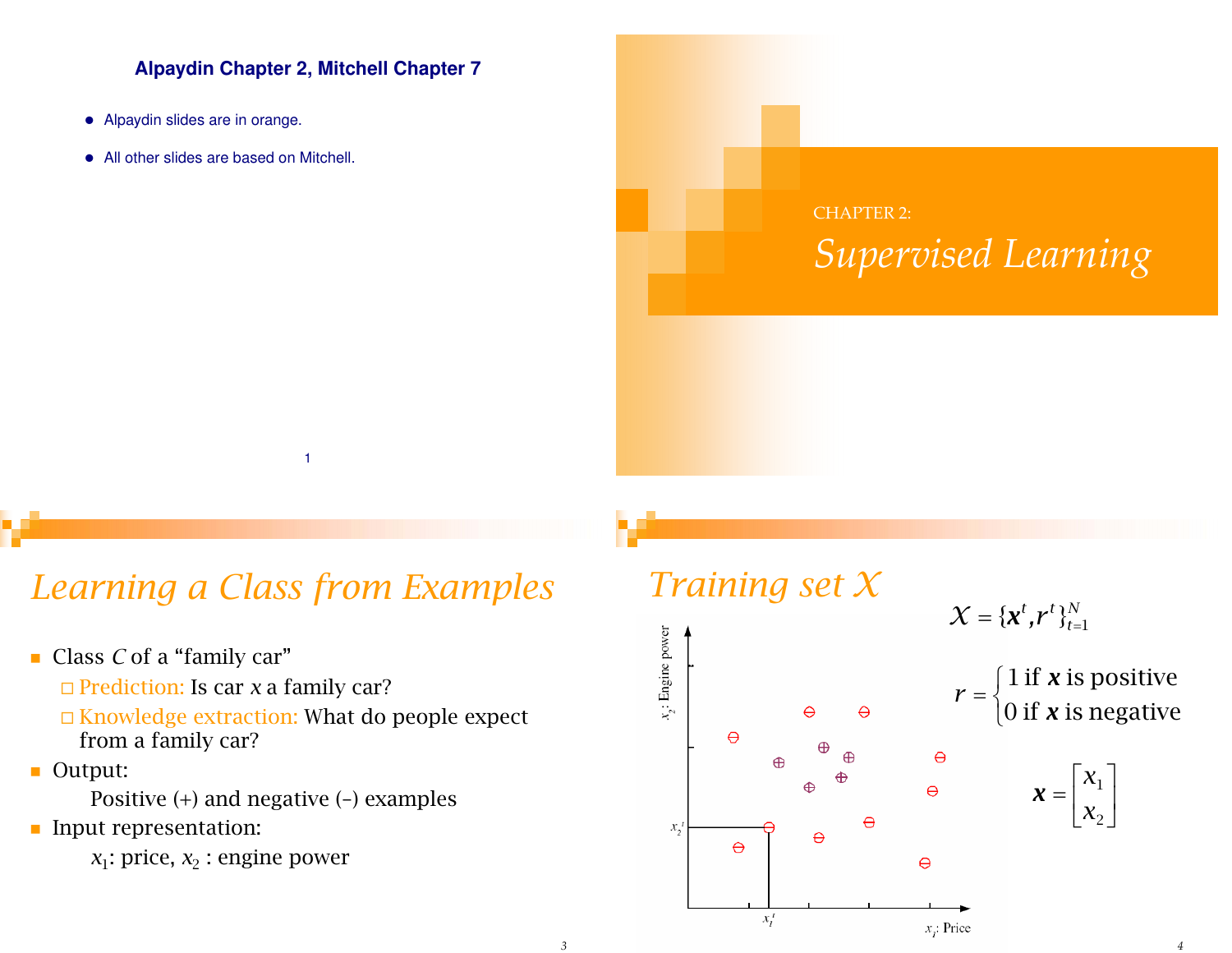# *Class C*



# *S, G, and the Version Space*





### **Computational Learning Theory (from Mitchell Chapter 7)**

- Theoretical characterization of the **difficulties** and **capabilities** of learning algorithms.
- Questions:
	- **–** Conditions for successful/unsuccessful learning
	- **–** Conditions of success for particular algorithms
- Two frameworks:
	- **–** Probably Approximately Correct (PAC) framework: classes of hypotheses that can be learned; complexity of hypothesis space and bound on training set size.
	- **–** Mistake bound framework: number of training errors made before correct hypothesis is determined.

*5*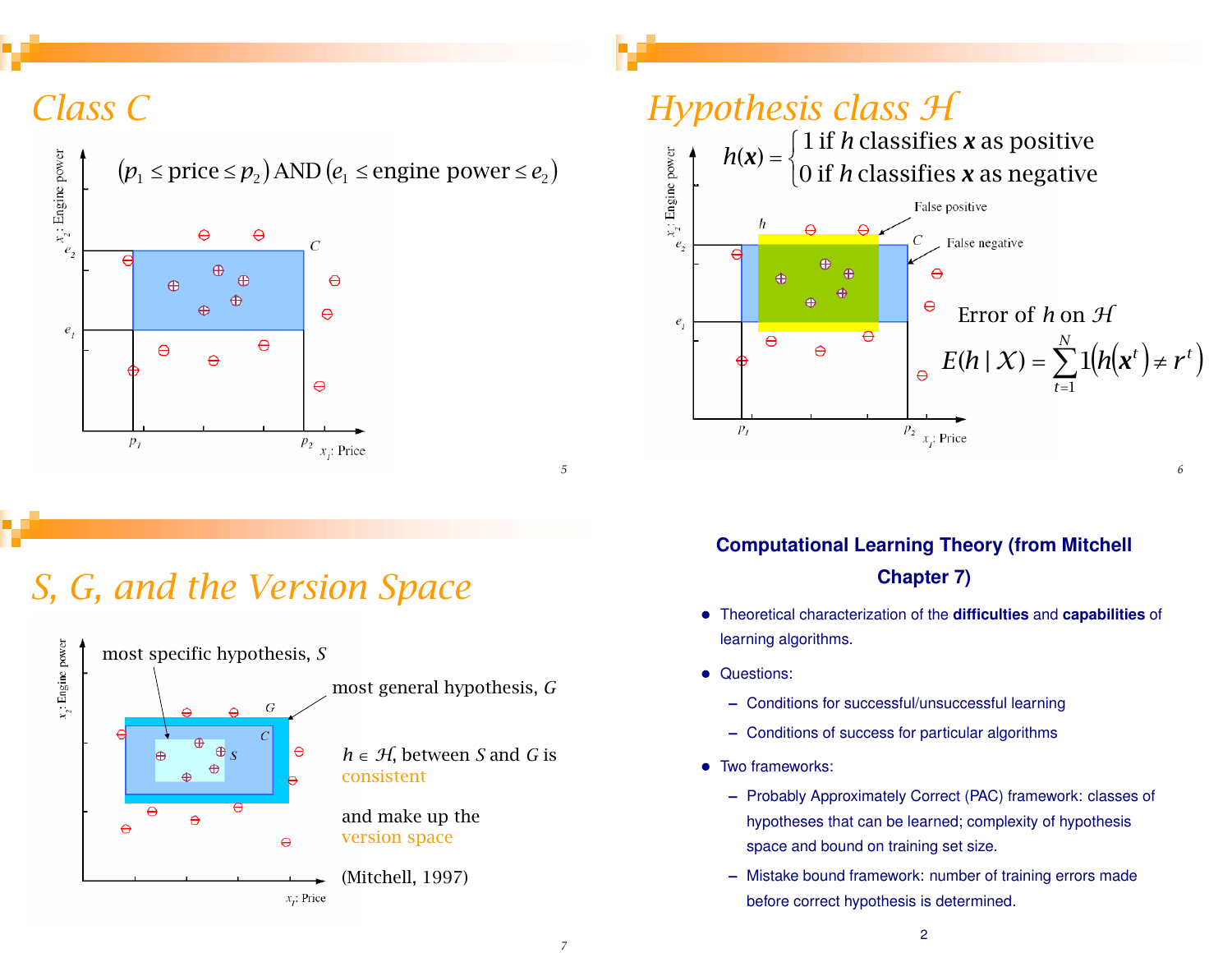#### **Computational Learning Theory**

What general laws constrain inductive learning?

We seek theory to relate:

- Probability of successful learning
- Number of training examples
- Complexity of hypothesis space
- Accuracy to which target concept is approximated
- Manner in which training examples presented

#### **Specific Questions**

- Sample complexity: How many training examples are needed for a learner to converge?
- Computational complexity: How much computational effort is needed for a learner to converge?
- Mistake bound: How many training examples will the learner misclassify before converging?

Issues: When to say it was successful? How are inputs acquired?

3

#### **Sample Complexity**

How many training examples are sufficient to learn the target concept?

- 1. If learner proposes instances, as queries to teacher
	- Learner proposes instance x, teacher provides  $c(x)$
- 2. If teacher (who knows c) provides training examples
	- teacher provides sequence of examples of form  $\langle x, c(x) \rangle$
- 3. If some random process (e.g., nature) proposes instances
	- instance x generated randomly, teacher provides  $c(x)$

#### **True Error of a Hypothesis**

4



**Definition:** The **true error** (denoted  $error_{\mathcal{D}}(h)$ ) of hypothesis  $h$  with respect to target concept  $c$  and distribution  $D$  is the probability that  $h$  will misclassify an instance drawn at random according to  $D$ .

$$
error_{\mathcal{D}}(h) \equiv \Pr_{x \in \mathcal{D}}[c(x) \neq h(x)]
$$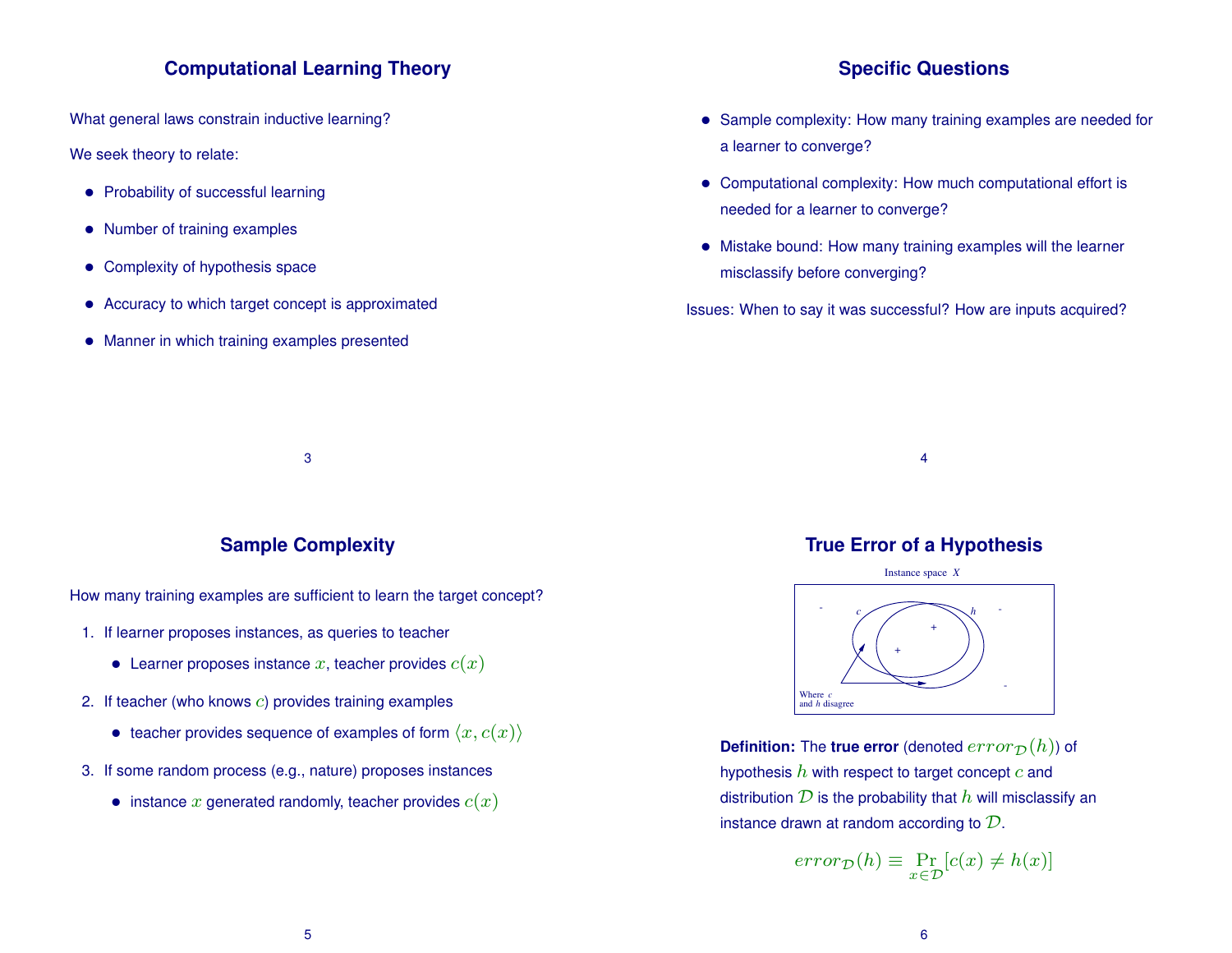#### **Two Notions of Error**

*Training error* of hypothesis h with respect to target concept c

• How often  $h(x) \neq c(x)$  over training instances

*True error* of hypothesis h with respect to c

• How often  $h(x) \neq c(x)$  over future random instances

#### Our concern:

- Can we bound the true error of  $h$  given the training error of  $h$ ?
- First consider when training error of h is zero (i.e.,  $h \in VS_{H,D}$ )

#### **Exhausting the Version Space**





**Definition:** The version space  $VS_{H,D}$  is said to be  $\epsilon$ -**exhausted** with respect to c and  $\mathcal{D}$ , if every hypothesis h in  $VS_{H,D}$  has error less than  $\epsilon$  with respect to c and  $\mathcal{D}$ .

$$
(\forall h \in VS_{H,D})\,error_{\mathcal{D}}(h) < \epsilon
$$

8

#### How many examples will  $\epsilon$ -exhaust the VS?

7

**Theorem:** [Haussler, 1988].

If the hypothesis space H is finite, and D is a sequence of  $m \geq 1$ independent random examples of some target concept  $c$ , then for any  $0 \leq \epsilon \leq 1$ , the probability that the version space with respect to  $H$  and  $D$  is not  $\epsilon$ -exhausted (with respect to  $c$ ) is less than

$$
|H|e^{-\epsilon m}
$$

This bounds the probability that any consistent learner will output a hypothesis  $h$ with  $error(h) > \epsilon$ 

If we want this probability to be below  $\delta$ 

$$
|H|e^{-\epsilon m} \le \delta
$$

then

$$
m \ge \frac{1}{\epsilon} (\ln |H| + \ln(1/\delta))
$$

#### **Proof of**  $\epsilon$ **-Exhasting Theorem**

**Theorem:** Prob. of  $VS_{H,D}$  **not** being  $\epsilon$ -exhausted is  $\leq |H|e^{-\epsilon m}$ . **Proof:**

- Let  $h_i \in H$   $(i = 1..k)$  be those that have true error greater than  $\epsilon$  wrt  $c (k \leq |H|)$ .
- We fail to  $\epsilon$ -exhaust the VS iff at least one  $h_i$  is consistent with all  $m$ sample training instances (note: they have true error greater than  $\epsilon$ ).
- Prob. of a single hypothesis with error  $\geq \epsilon$  is consistent for one random sample is at most  $(1 - \epsilon)$ .
- Prob. of that hypothesis being consistent with  $m$  samples is  $(1 \epsilon)^m$ .
- Prob. of at least one of k hypotheses with error  $\geq \epsilon$  is consistent with  $m$ samples is  $k(1-\epsilon)^m$ .
- Since  $k \leq |H|$ , and for  $0 \leq \epsilon \leq 1$ ,  $(1 \epsilon) \leq e^{-\epsilon}$ :

$$
k(1-\epsilon)^m \le |H|(1-\epsilon)^m \le |H|e^{-\epsilon m}
$$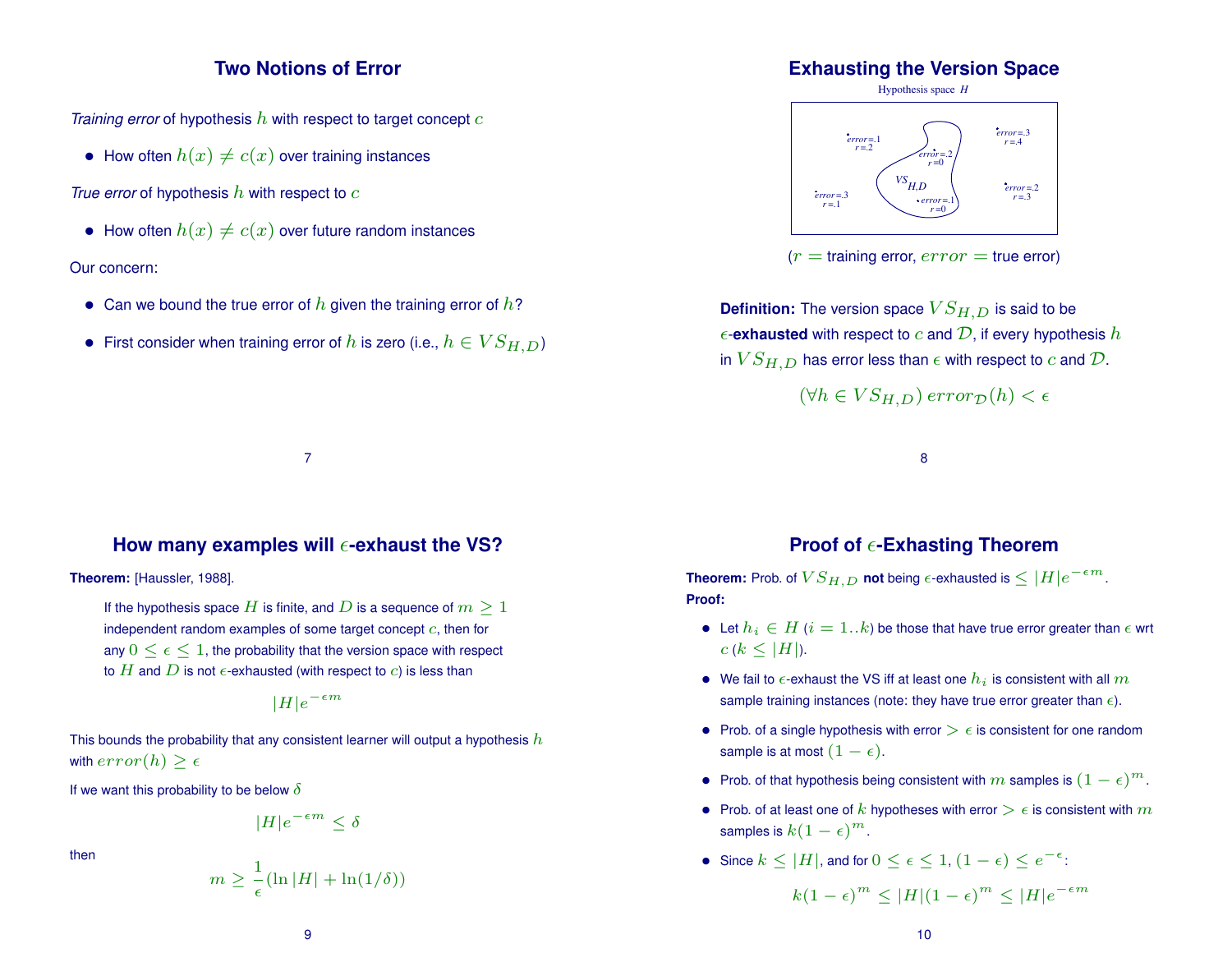#### **PAC Learning**

#### **Agnostic Learning**

Consider a class  $C$  of possible target concepts defined over a set of instances X of length n, and a learner L using hypothesis space  $H$ .

*Definition:*  $C$  is **PAC-learnable** by  $L$  using  $H$  if for all  $c \in C$ , distributions  $D$  over  $X$ ,  $\epsilon$  such that  $0 < \epsilon < 1/2$ , and  $\delta$  such that  $0 < \delta < 1/2$ , learner L will with probability at least  $(1 - \delta)$  output a

hypothesis  $h \in H$  such that  $error_{\mathcal{D}}(h) \leq \epsilon$ , in time that is polynomial in  $1/\epsilon$ ,  $1/\delta$ , n and  $size(c)$ .

So far, we assumed that  $c \in H$ . What if it is not the case?

Agnostic learning setting: don't assume  $c \in H$ 

- What do we want then?
	- $-$  The hypothesis  $h$  that makes fewest errors on training data
- What is sample complexity in this case?

$$
m \ge \frac{1}{2\epsilon^2} (\ln |H| + \ln(1/\delta))
$$

derived from Hoeffding bounds:

$$
Pr[error_{\mathcal{D}}(h) > error_{D}(h) + \epsilon] \le e^{-2m\epsilon^2}
$$

11

#### **Shattering a Set of Instances**

*Definition:* a **dichotomy** of a set  $S$  is a partition of  $S$  into two disjoint subsets.

*Definition:* a set of instances  $S$  is **shattered** by hypothesis space  $H$  if and only if for every dichotomy of  $S$  there exists some hypothesis in  $H$  consistent with this dichotomy.

12

#### **Three Instances Shattered**

Instance space *X*



Each closed contour indicates one dichotomy. What kind of hypothesis space  $H$  can shatter the instances?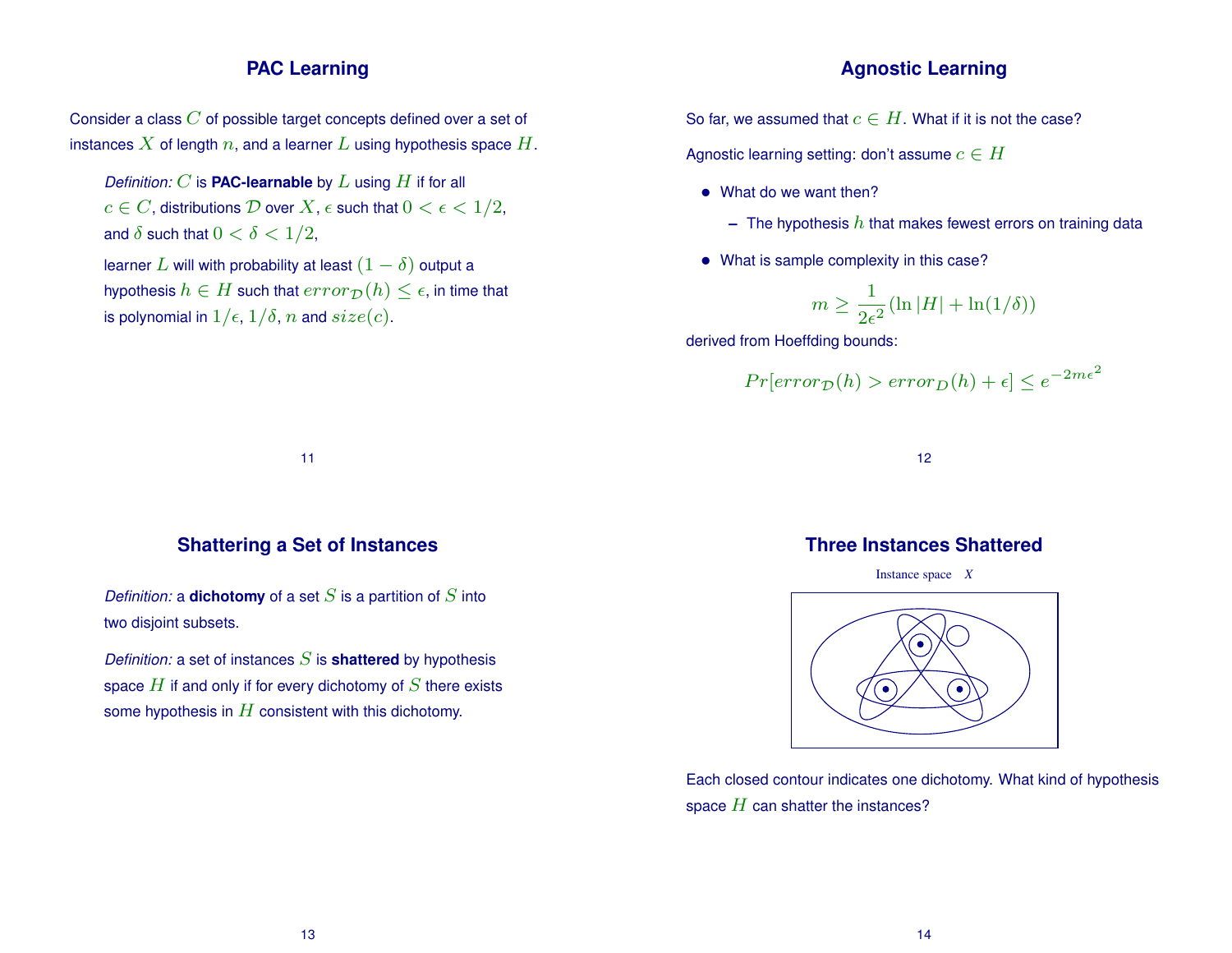#### **The Vapnik-Chervonenkis Dimension**

*Definition:* The **Vapnik-Chervonenkis dimension**,  $VC(H)$ , of hypothesis space H defined over instance space  $X$  is the size of the largest finite subset of  $X$ shattered by  $H$ . If arbitrarily large finite sets of  $X$  can be shattered by H, then  $VC(H) \equiv \infty$ .

Note that  $|H|$  can be infinite, while  $VC(H)$  finite!

#### **VC Dim. of Linear Decision Surfaces**



- When H is a set of lines, and S a set of points,  $VC(H) = 3$ .
- $\bullet$  (a) can be shattered, but (b) cannot be. However, if at least one subset of size 3 can be shattered, that's fine.
- Set of size 4 cannot be shattered, for any combination of points (think about an XOR-like situation).

16

#### **VC Dimension: Another Example**

15

 $S = \{3.1, 5.7\}$ , and hypothesis space includes intervals  $a < x < b$ .

- Dichotomies: both, none, 3.1, or 5.7.
- Are there intervals that cover all the above dichotomies?

What about  $S = x_0, x_1, x_2$  for an arbitrary  $x_i$ ? (cf. collinear points).

#### **Sample Complexity from VC Dimension**

How many randomly drawn examples suffice to  $\epsilon$ -exhaust  $VS_{H,D}$ with probability at least  $(1 - \delta)$ ?

$$
m \ge \frac{1}{\epsilon} (4\log_2(2/\delta) + 8VC(H)\log_2(13/\epsilon))
$$

 $VC(H)$  is directly related to the sample complexity:

- More expressive  $H$  needs more samples.
- More samples needed for  $H$  with more tunable parameters.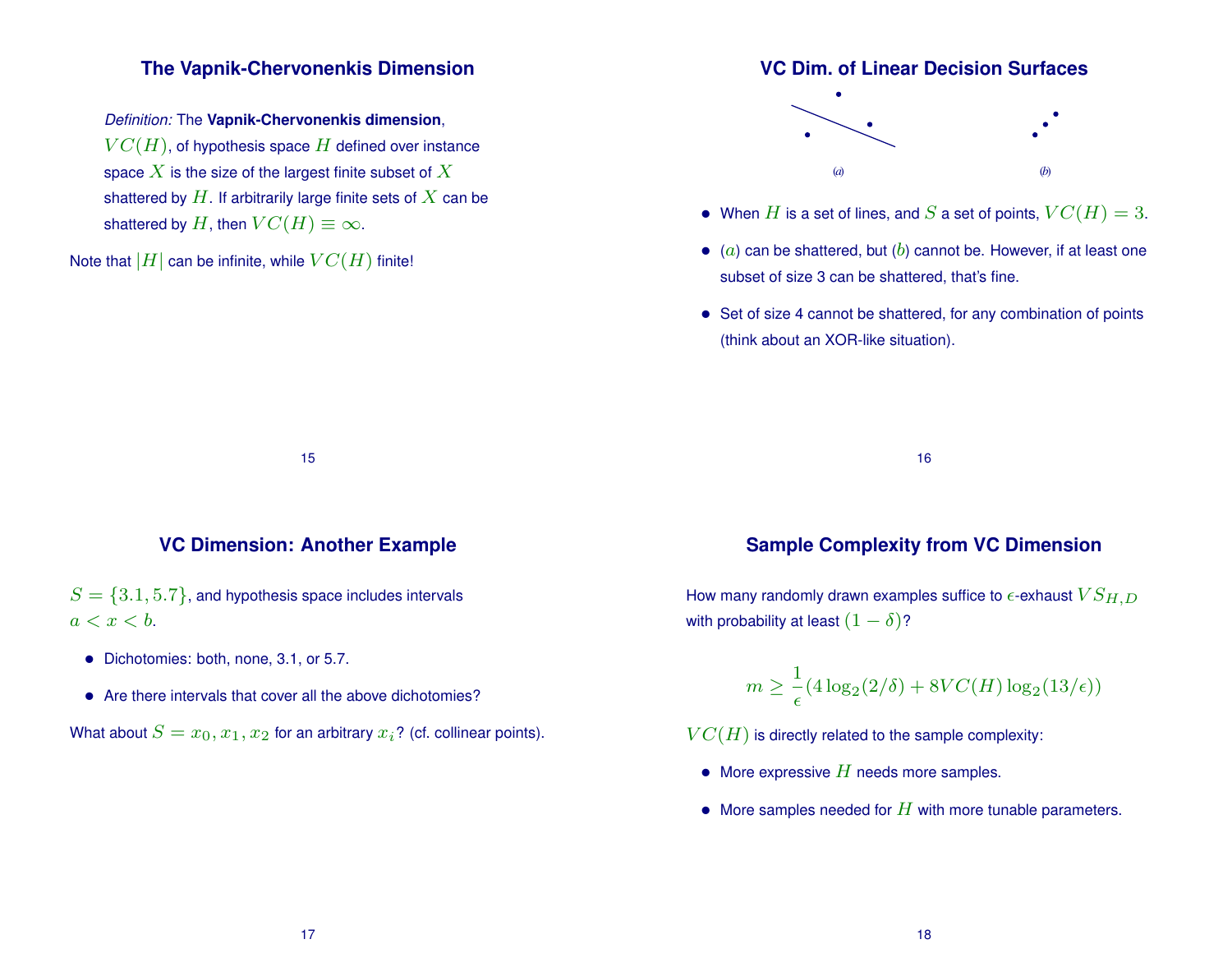#### **Mistake Bounds**

So far: how many examples needed to learn?

What about: how many mistakes before convergence?

• This is an interesting question because some learning systems may need to start operating while still learning.

Let's consider similar setting to PAC learning:

- Instances drawn at random from  $X$  according to distribution  $D$ .
- Learner must classify each instance before receiving correct classification from teacher.
- Can we bound the number of mistakes learner makes before converging?

19

#### **Mistake Bounds and VC Dimension**

Littlestone (1987) showed:

 $VC(C) \le Opt(C) \le M_{Halving}(C) \le log_2(|C|)$ 

#### **Optimal Mistake Bounds**

Let  $M_A(C)$  be the max number of mistakes made by algorithm A to learn concepts in C. (maximum over all possible  $c \in C$ , and all possible training sequences)

$$
M_A(C) \equiv \max_{c \in C} M_A(c)
$$

*Definition:* Let C be an arbitrary non-empty concept class. The **optimal mistake bound** for  $C$ , denoted  $Opt(C)$ , is the minimum over all possible learning algorithms  $A$  of  $M_A(C)$ .

$$
Opt(C) \equiv \min_{A \in learning\ algorithms} M_A(C)
$$

20

### *Noise and Model Complexity*

#### Use the simpler one because

- Simpler to use (lower computational complexity)
- Easier to train (lower space complexity)
- $\blacksquare$  Easier to explain (more interpretable)
- Generalizes better (lower variance - Occam's razor)

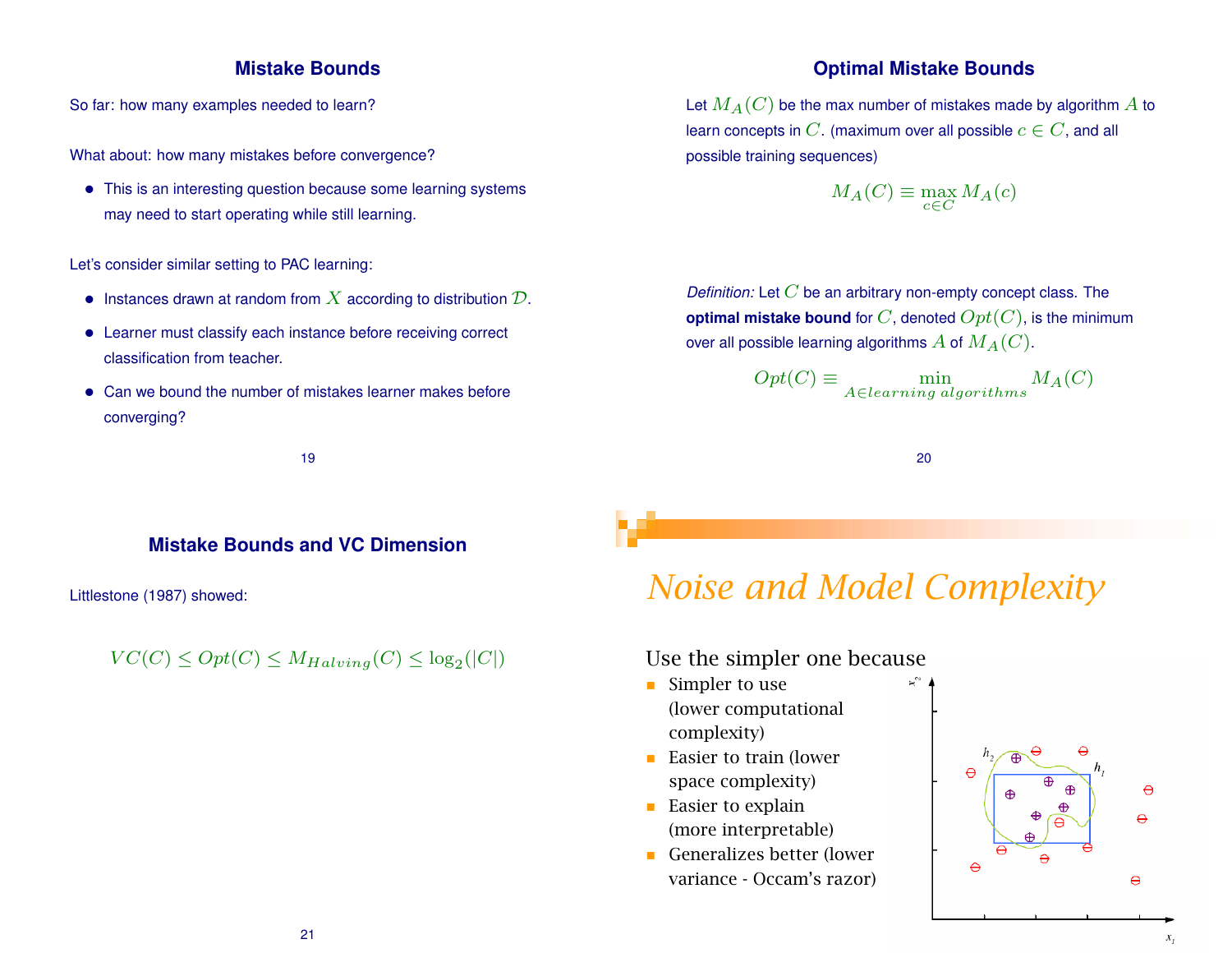

### Regression



## **Model Selection & Generalization**

- Learning is an ill-posed problem; data is not sufficient to find a unique solution
- The need for inductive bias, assumptions about  $H$
- Generalization: How well a model performs on new data
- Overfitting:  $H$  more complex than C or f
- Underfitting:  $\mathcal{H}$  less complex than C or f

### **Triple Trade-Off**

- There is a trade-off between three factors  $\mathbf{r}$ (Dietterich, 2003):
	- Complexity of  $H$ ,  $c(H)$ ,
	- Training set size, N,
	- Generalization error, E, on new data  $\overline{3}$
- As  $N \uparrow E$ .  $\Box$
- As  $c(\mathcal{H})\uparrow$ , first  $E\downarrow$  and then  $E\uparrow$  $\Box$